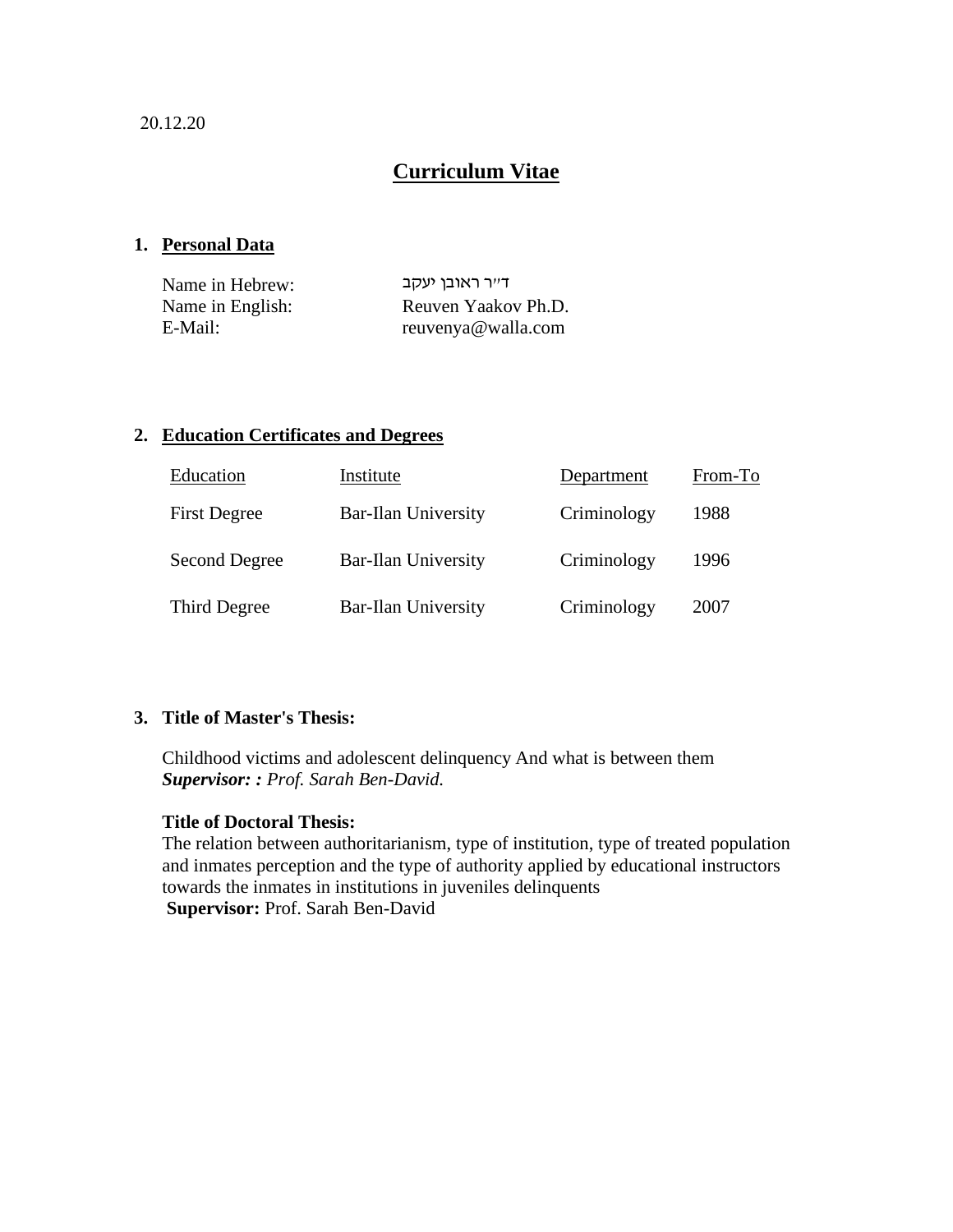## **4. Academic Ranks**

| Rank                                                             | % Position | From          | Institute                                                               |
|------------------------------------------------------------------|------------|---------------|-------------------------------------------------------------------------|
| Teacher part-time                                                | 33%        | $2008 - 2011$ | Ashkelon academic college,<br>department of criminology                 |
| Lecturer                                                         | 33%        | $2009 - 2012$ | Safed academic college,<br>department of behavioral<br>sciences         |
| Lecturer<br>Senior lecturer<br>Head of criminology<br>department | 100%       | $2009 - 2018$ | Kinneret college on the sea of<br>Galilee, department of<br>criminology |
| Researcher & lecturer                                            | 50%        | $2014 - 2018$ | Western Galilee College,<br>department of criminology                   |

### **5. Supervising Graduate and Post-Graduate Students**

Names of M.A. Students (supervised by the lecturer)

| Name of Student      | Year of Completion |
|----------------------|--------------------|
| <b>Michal Shalom</b> | 2012               |
| Sigalit Stamker      | 2013               |
| Hofit Yehuda         | 2019               |
| Mondar Nahari        | 2019               |

### **6. Research Grants**

| From-To   | <b>Funding Agency</b>                                  | Title of Research                                                                   | Amount                | Names of Research                       |
|-----------|--------------------------------------------------------|-------------------------------------------------------------------------------------|-----------------------|-----------------------------------------|
|           |                                                        |                                                                                     |                       | Partners                                |
| 2019-2022 | National<br>Insurance<br>institute of<br><b>Israel</b> | Pre-military<br>preparatory as<br>arehabilitative program<br>for youth at high risk | 730,000<br><b>NIS</b> | Hagit Turjeman &<br><b>Benny Bailey</b> |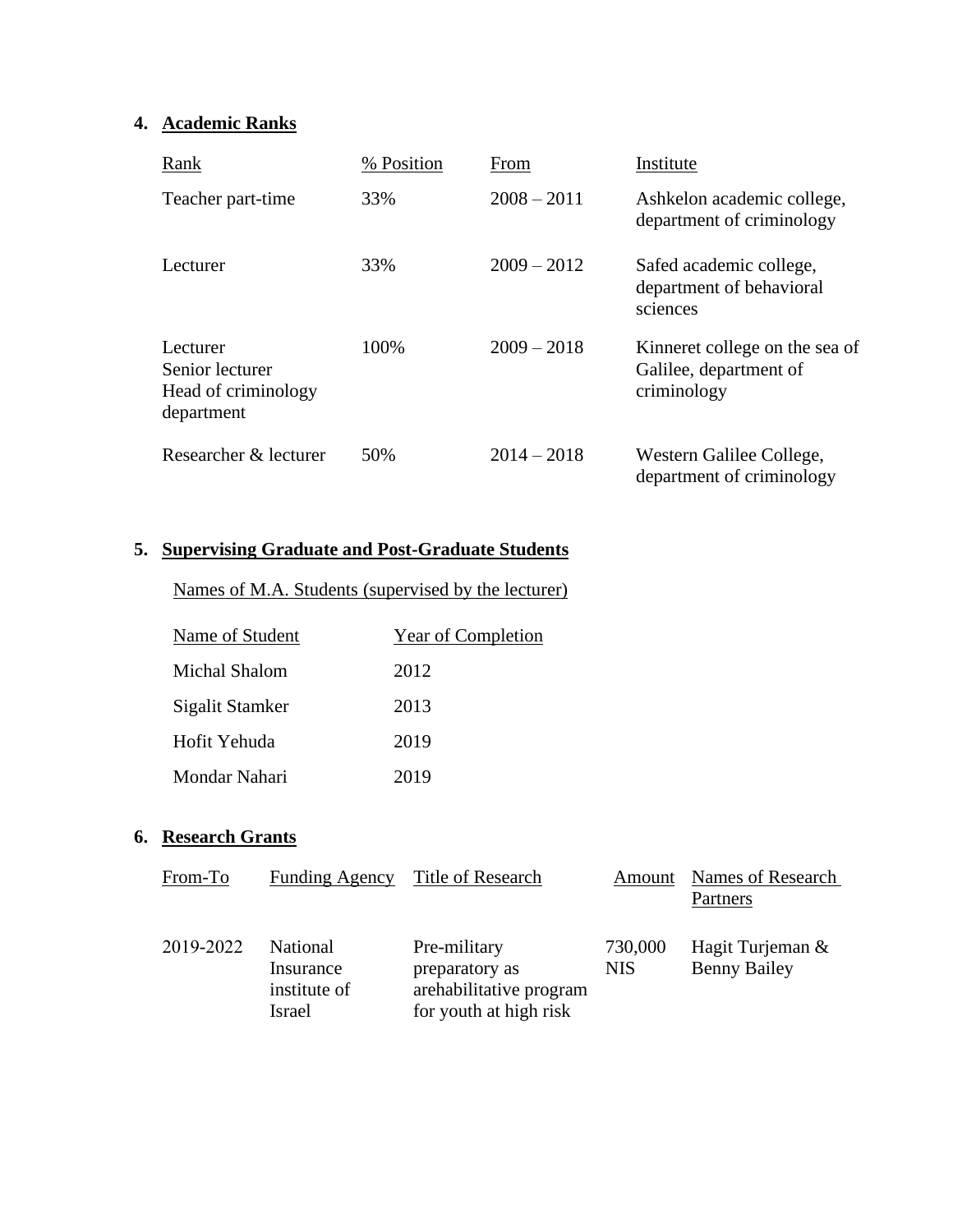| From-To   | Funding Agency                                                 | Title of Research                                                             | Amount                | Names of Research<br>Partners |
|-----------|----------------------------------------------------------------|-------------------------------------------------------------------------------|-----------------------|-------------------------------|
| 2019-2021 | <b>National</b><br>Insurance<br>institute of<br><b>Israel</b>  | Working with hard-<br>core neglecting<br>families.                            | 250,000<br><b>Nis</b> | Hagit Turjeman                |
| 2018-2021 | Ministry of<br>labor, social<br>affairs and<br>social services | Evaluation of<br><b>Intervention Programs</b><br>for Addicts                  | 420,000<br><b>Nis</b> | Hagit Turjeman                |
| 2017-2020 | <b>National</b><br>Insurance<br>institute of<br>Israel         | Ethiopian Youth at<br>Risk and Their<br>Families - Intervention<br>Evaluation | 880,000<br><b>NIS</b> | Hagit Turjeman                |
| 2014-2018 | <b>National</b><br>Insurance<br>institute of<br>Israel         | Child Neglected by<br>Their Parents -<br><b>Evaluation Study</b>              | 811,000<br><b>NIS</b> | Hagit Turjeman                |

# **7. Organization of Scientific Conferences**

| Date | Name of Conference                                                         | Place of<br>Conference             | Subject of Conference/<br>Role at Conference/<br>Comments | Role                                          |
|------|----------------------------------------------------------------------------|------------------------------------|-----------------------------------------------------------|-----------------------------------------------|
| 2009 | Children and youth<br>at risk in Israel                                    | <b>Western Galillee</b><br>College |                                                           | Organizer,<br>Opening lecture,<br>Panel chair |
| 2010 | Professional ethics in<br>working with<br>children at risk                 | Western Galillee<br>College        | Ethical dilemmas in<br>working with children at<br>risk   | Organizer, Chair                              |
| 2011 | Crossing the bridge:<br>Wilderness therapy<br>and adventurous<br>activates | <b>Western Galillee</b><br>College | 15 years of wilderness<br>therapy                         | Organizer                                     |
| 2013 | Restorative justice in<br>multicultural aspects                            | <b>Western Galillee</b><br>College | Restorative justice<br>programs for delinquent<br>youth   | Organizer<br>lecture,                         |
| 2017 | Delinquency - age                                                          | <b>Western Galillee</b>            | Risk and protection                                       | Organizer                                     |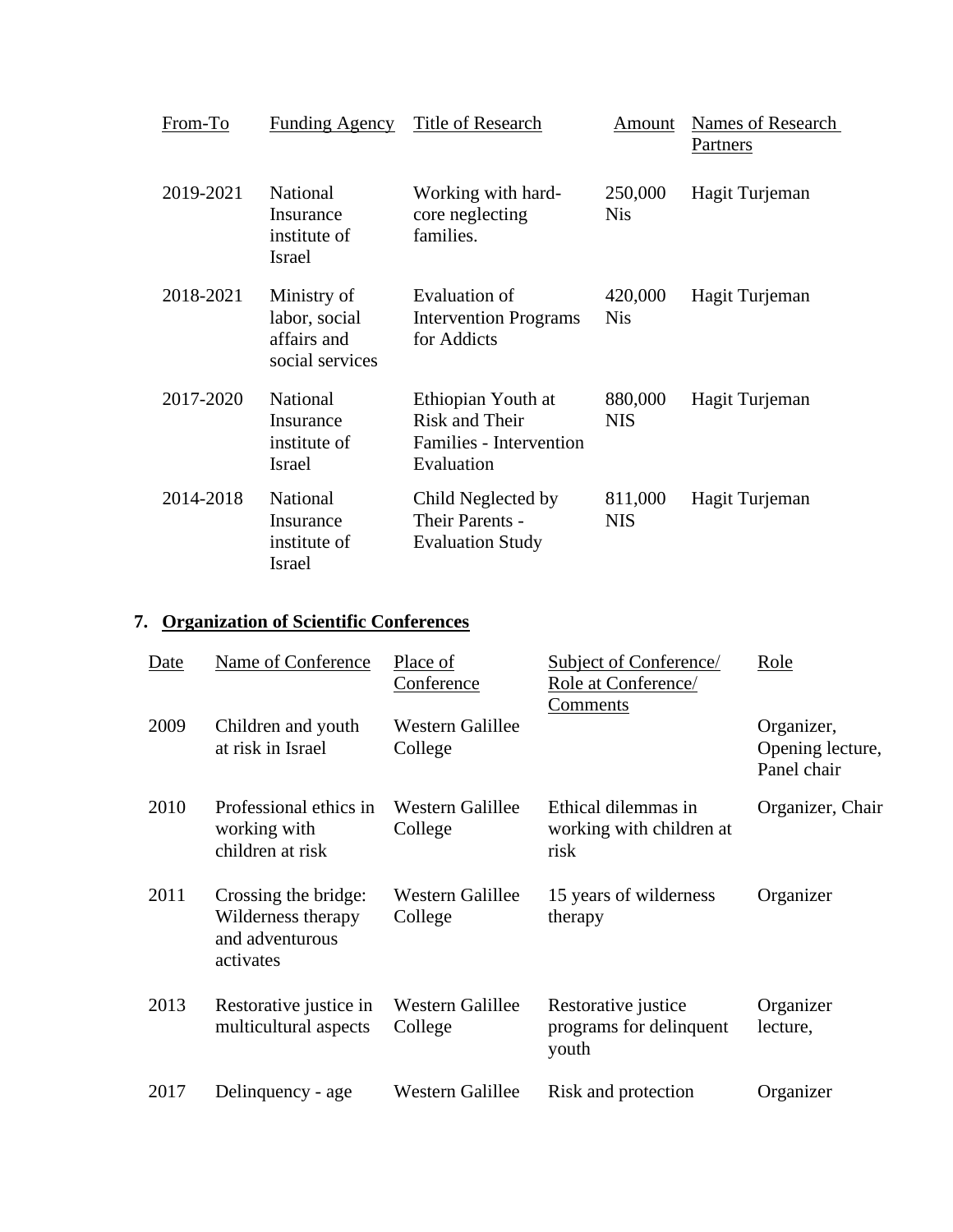| Date | Name of Conference                                                                   | Place of<br>Conference      | <b>Subject of Conference/</b><br>Role at Conference/<br>Comments                         | Role                  |
|------|--------------------------------------------------------------------------------------|-----------------------------|------------------------------------------------------------------------------------------|-----------------------|
|      | and gender                                                                           | College                     | factors among youth who<br>live in youth-standard<br>institutions - research<br>findings | lecture.              |
| 2018 | Youth and young<br>adults on the<br>spectrum of<br>addiction, Ministry<br>of Welfare | Western Galillee<br>College | Addictions - between<br>theory and practice                                              | Organizer<br>lecture, |

### **8. Positions Held**

| From-to         | Institute                                  | Position                                                                                                                        |
|-----------------|--------------------------------------------|---------------------------------------------------------------------------------------------------------------------------------|
| $2013 - 2015$   | Kinneret college on the sea of<br>Galillee | Head of steering committee for the<br>Arab sector                                                                               |
| $20014 - 2017$  | Kinneret college on the sea of<br>Galillee | Head of criminology department                                                                                                  |
| $2015 - 2018$   | Kinneret college on the sea of<br>Galillee | Head of criminology division in<br>multidisciplinary BA                                                                         |
| $2017 - 2018$   | Kinneret college on the sea of<br>Galillee | Students' disciplinary committee<br>member                                                                                      |
| 2019            | <b>Higher Education Council</b>            | Member of a professional committee<br>To review the program- Clinical<br>Criminology, MA with thesis, at Ariel<br>University.   |
| $2019$ -present | <b>Higher Education Council</b>            | Member of a professional committee<br>To accompany the program Clinical<br>Criminology, MA with thesis, at Ariel<br>University. |
| 2020- present   | Western Galillee College                   | Students' disciplinary committee<br>member                                                                                      |
| 2020- present   | Western Galillee College                   | counseling center for students who are<br>on the continuum of addiction-                                                        |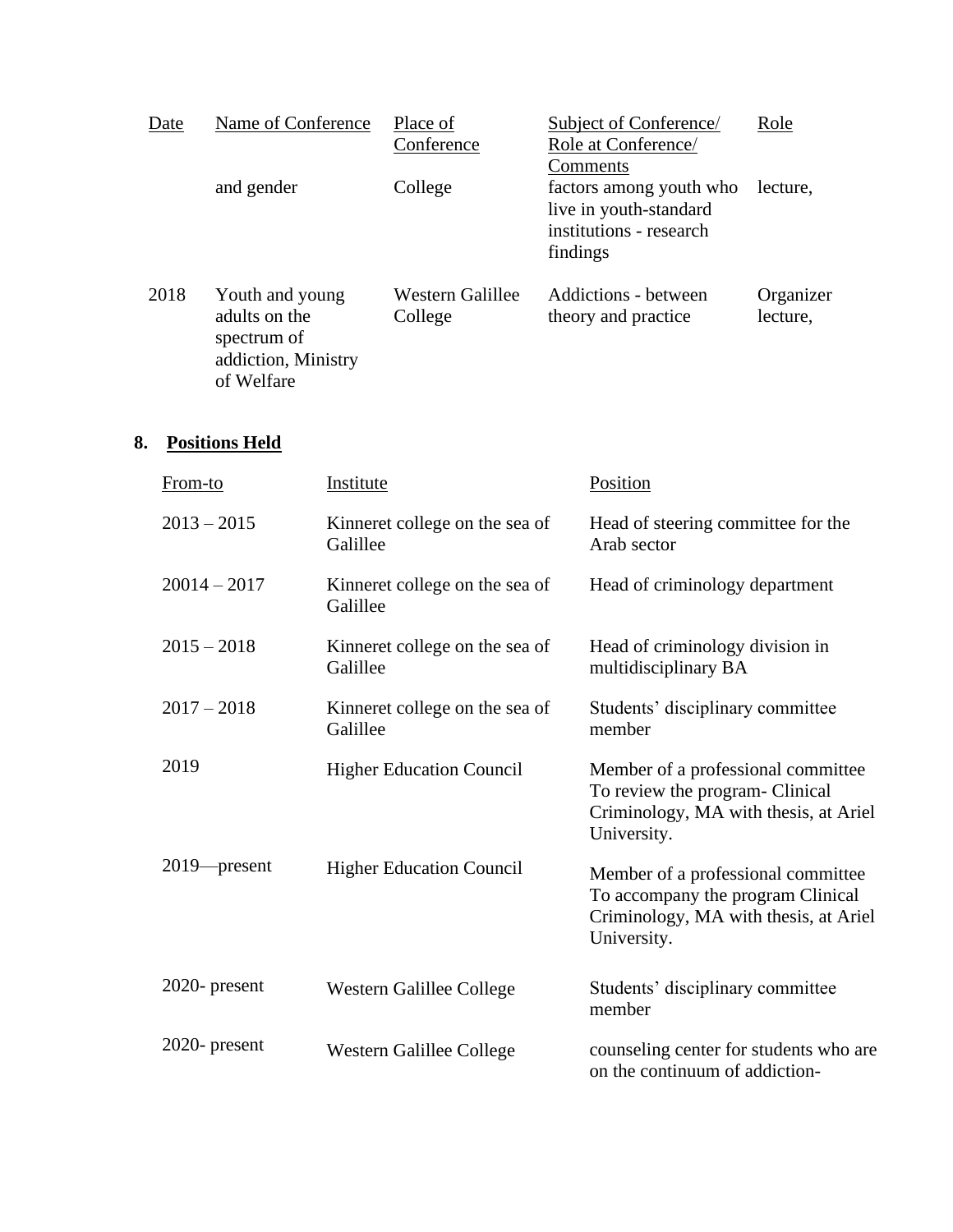M.A. in Criminology - Head of the specialization program in children and youth at risk

### **9. Professional Experience (Public Positions)**

| From-To          | Institute                                  | <b>Type of Activity</b>                                                                                 |
|------------------|--------------------------------------------|---------------------------------------------------------------------------------------------------------|
| $1984 - 1987$    | Ministry of welfare                        | Educational worker in rehabilitation "Arazim"<br>hostel" for delinquent youth                           |
| $1987 - 1988$    | Ministry of welfare                        | Educational coordinator – "Beit Hanaar" institute.                                                      |
| $1988 - 1994$    | Ministry of welfare                        | Director of "Beit Hanaar" institute for delinquent<br>youth                                             |
| $1994 - 1997$    | Ministry of welfare                        | Director of Tzovia institute for crisis interventions<br>with delinquent and social-deviant youth girls |
| $1997 - 1999$    | Ministry of welfare                        | Deputy director of the YPA - Youth Protection<br>Authority and the director of the dormitories          |
| $1999 - 2008$    | Ministry of welfare                        | Director of the YPA - Youth Protection Authority<br>and the director of the dormitories                 |
| $2008 - 2012$    | <b>Western Galilee</b><br>Academic College | Development and management of diploma program<br>for working with children and youth at risk            |
| $2011$ – present | Private clinic                             | Psychotherapeutic treatment with delinquent youth,<br>addicts and sex offenders*                        |
| $2014$ – present | Ministry of Justice $-$<br>Public defender | Psych diagnostics and personality and risk<br>assessment for criminal defenders*                        |

### **10. Academic Profile**

In July 2007 I have graduated as a PhD in Criminology in Bar-Ilan university. Around my graduation time I have retired from my public work in the ministry of Welfare and social services, after 25 years of working in the field of correction and rehabilitation of delinquent and social deviant youth. My experience in the field started when I was a social instructor in a Youth Protection Authority (YPA)'s hostel. Since, I have professionally developed within the YPA, through several significant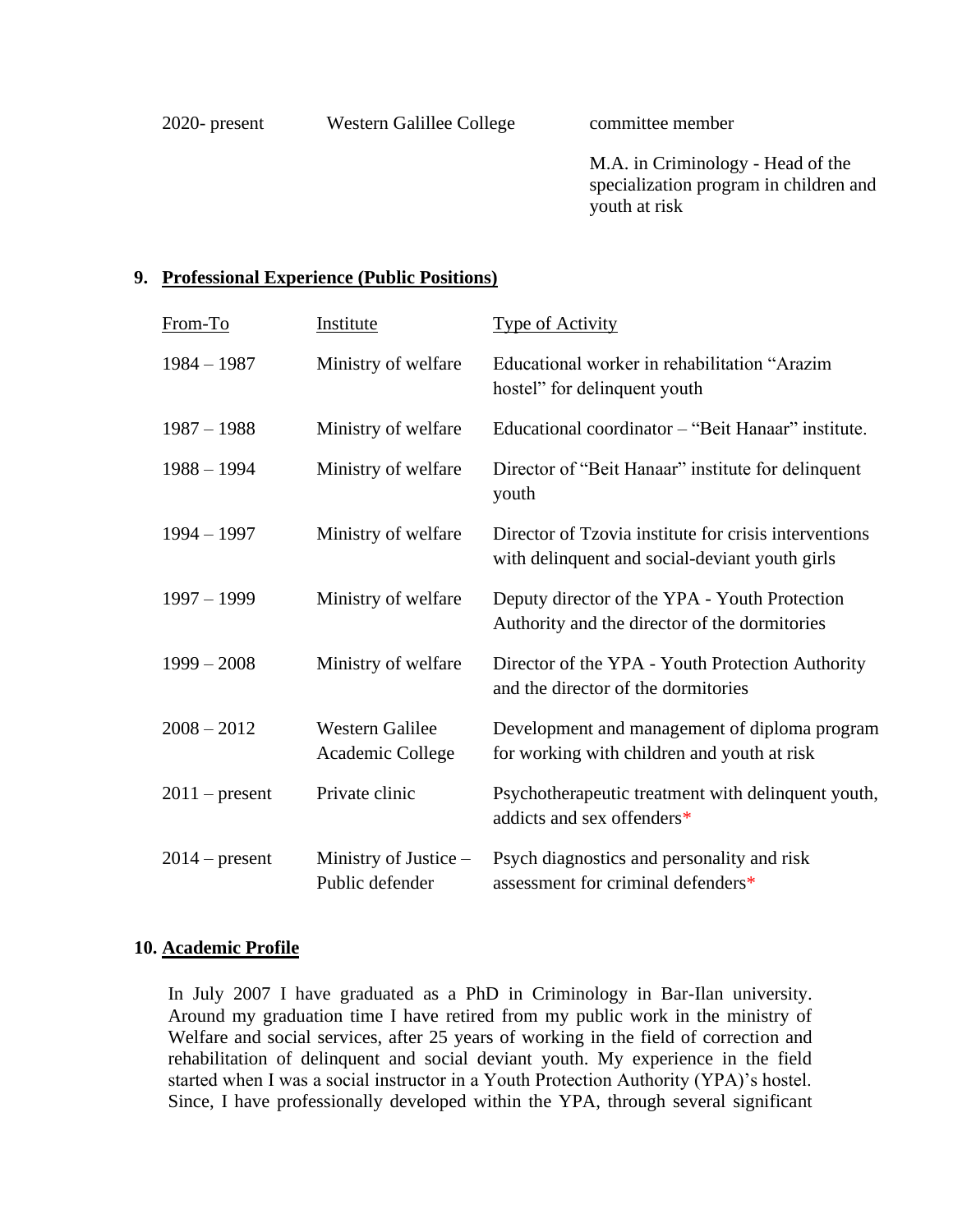roles, such as director of institute for delinquent youth, director of crisis intervention center for delinquent and social-deviant youth girls.

In this work, I have learned the world of these youngsters from up close and lead the development of intervention and rehabilitation programs, that were later adopted throughout the system. Following these roles, I was promoted to being the deputy-, and later on the director of- the YPA, along with being the director of the dormitories, a statutory position. As part of these two roles, I was a party to drafting advanced legislation in my area of responsibility, such as the amendment for the "youth, judgment and treatment" law, and the law of the treatment of sex offenders. I have also lead significant organizational changes, aimed to improve rehabilitation and decrease recidivism among the inmates in the correctional facilities, adjusted to Israel's unique, complex and always changing climates.

My work in the field of youth delinquency was done alongside academic studies and apprenticeship in clinical criminology. With my retirement from the public service, I have started to practice clinical psychotherapy of delinquents and at-risk youth, and joined several academic frameworks, in which I am teaching and researching until this day. My cumulative and diversified experience in working both in the field, the clinic and the academy, lead me to focus on integrating theory and practice, and creating cooperation opportunities between the academy and the field, as seen in my work these days.

I focus my research on two channels: studying the world of at-risk children, youngsters and young-adults, and studying the correctional workers, who have crucial influence on the lives of delinquents and people in social-deviant states. Some of this research activity takes place in a research center for at-risk children, youngsters and young-adults that I have initiated together with Dr. Hagit Turgeman. In this center we conduct wide research for the social services in Israel, on subjects such as children from neglecting families, the spectrum of addicts' rehabilitation, delinquents' characteristics and more. I use my direct work with convicted felons, their families and correctional workers and my knowledge and involvement in current affairs to select my research questions, build new methodologies, analyze the data and draw applicable conclusions that can be used in the field. My involvement and personal acquaintance with the workers in the field, from recently graduated social instructors and correctional officers, through decision makers in the various correctional facilities and to the different relevant ministries, assist my attempts to bring and deploy feasible, practical conclusions from scientific studies to the field, as well as shape future studies around newly emerged challenges and opportunities in a rapidly changing world.

The integration between theory and practice is also expressed in my teaching. The courses and seminars I teach combines contents from Israel's daily lives, making the learning procedure more up-to-date and practical. The courses are built on three main themes: theoretical and clinical aspects of the topic, intervention techniques, and ways to connect the learned materials to the students' current or future roles in their communities.

During the last few years I have also developed, initiated and have been managing unique programs for the integration of practical and theoretical learning. These programs connect the academic studies with field practice in a two-way stream. On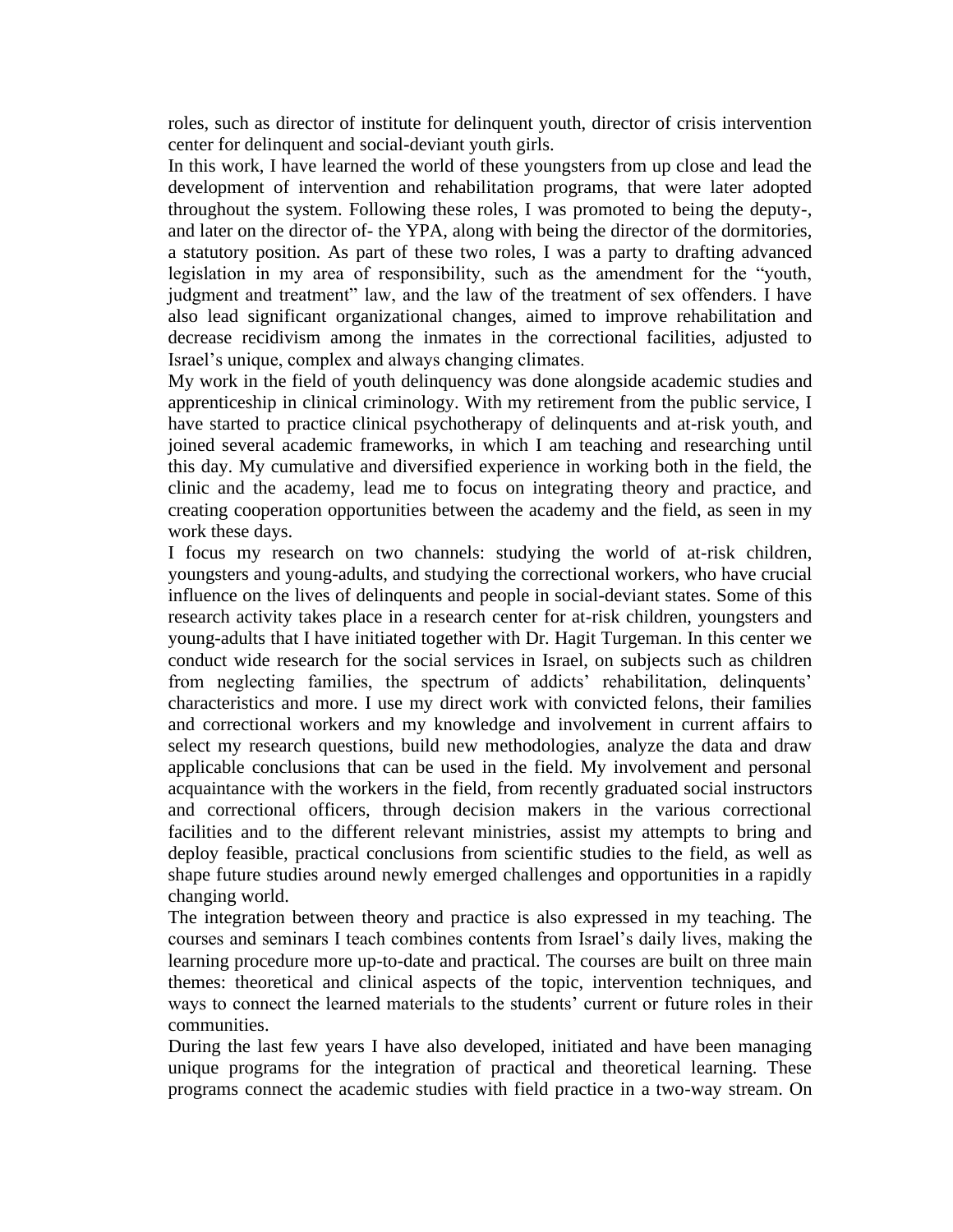the one hand, it allows students to work in the field and to be exposed to their line of work throughout their studies, and with adequate support system, and on the other hand, to make the academic studies more accessible to disadvantaged populations, facilitating their growth and empowerment. An example for such a program, is the diploma program I have initiated, and have been managing since, in the Western Galilee College. This program trains paraprofessional workers to work with children and youth at-risk. Many of the graduates have later joined the common academic track, after gaining confidence and positive, corrective experience.

Alongside the academic route, I also clinically treat teenagers and adults. I specialize in treatment of conduct disorders, ADHD and drugs, alcohol and gambling addiction. In therapy, I integrate interventions practices I have expertized in, such as Cognitive Behavioral Therapy (CBT), Dialectical Behavioral Therapy (DBT) and Acceptance and Commitment Therapy (ACT). I also conduct psycho-diagnostic testing and risk assessments for criminal suspects and convicted felons within the criminal procedure for the general attorney of the ministry of justice. In this field I see the added value of being a clinical criminologist and a researcher, by improving the precision of the characteristics and need for the felons' populations and the available rehabilitation systems they can use.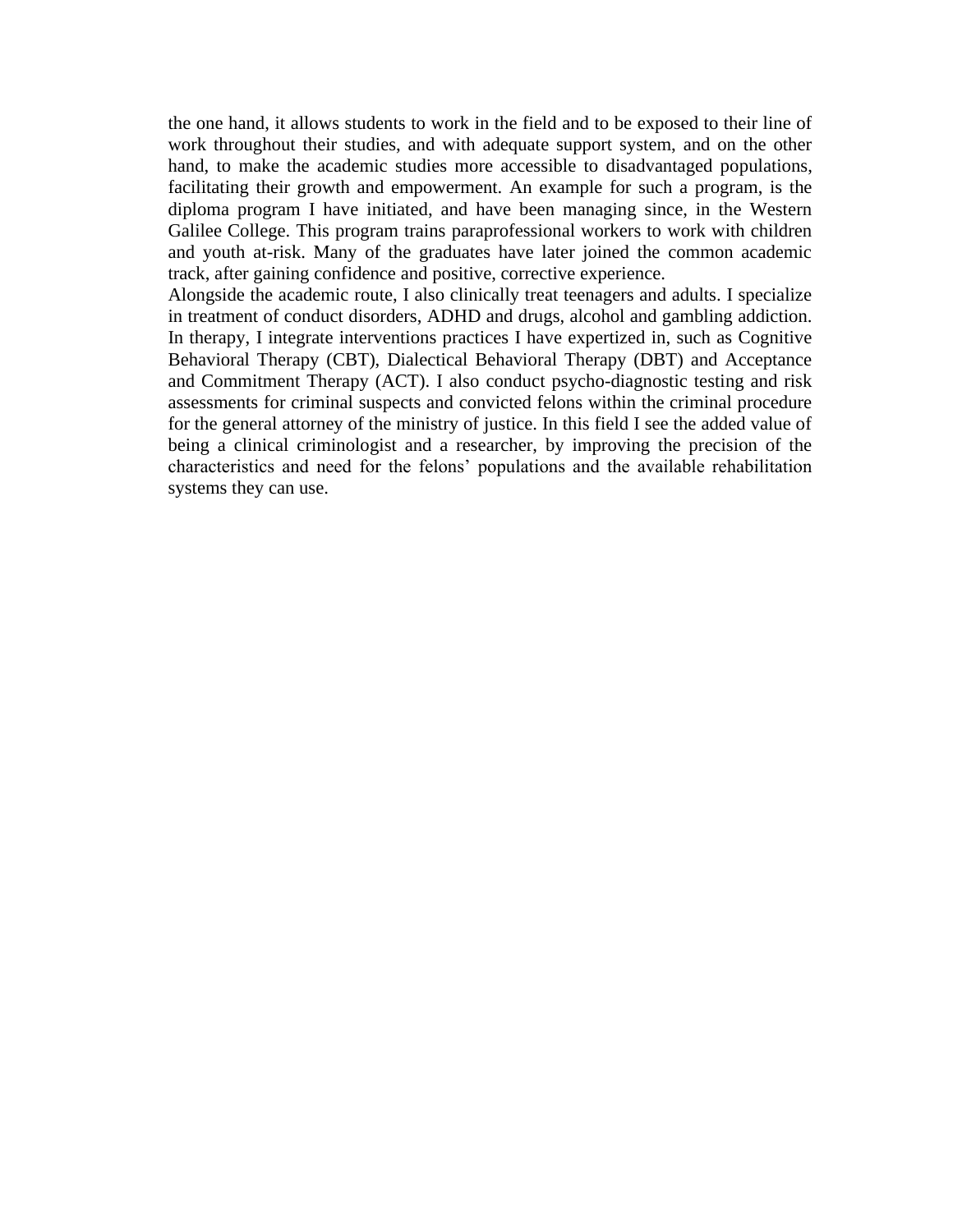# **Publications**

### Reuven Yaakov Ph.D.

- ראובן, יי. (2013). השפעת תפיסת תפקיד על סגנונות התערבות במפגשי משמעת בקרב מדריכים חינוכיים במוסדות לנוער עובר חוק ובמצבי סטייה חברתית. עיונים בחינוך – כתב עת לעיון ולמחקר בחינוך
	- ראובן, יי. (2014). מאפייני אישיות והתנהגות של מדריכים במפגשי משמעת עם חניכים במוסדות תקון דברים- כתב עת אקדמי רב תחומי .גיליון מס' 7 – "אחריות".) עמ' 13-31(.
	- ראובן , י',. ובן דויד, ש. )2016( השתייכות אתנית, רמת דתיות וסגנונות הפעלת סמכות בקרב מדריכים חינוכיים במוסדות תקון. כתב עת *מגמות.* סדר החוקרים לפי תרומתם למאמר.

ראובן, יי. (2018). מאפייני מדריכים חינוכיים במוסדות תקון לנוער ועמדותיהם בנוגע לתפקידם ולחניכים שבטיפולם. כתב העת חברה ורווחה, ל"ח.3-

- Ben-David, S & Reuven, Y. (2015). Authoritarianism, Ethnic Affiliation, Level of Religiousness and Authority-exercising Styles of Educational Instructors in Juvenile Correctional Institutions. *Journal of Ethnicity in Criminal Justice.* (Indexed in: Applied Social Sciences Index & Abstracts; CSA). Equal contribution.
- Levy, I., & Reuven, Y. (2016). Educational instructors' attitudes toward juvenile inmates: The effect of inmate's role in criminal event and instructors' belief in a just world. *International Journal of Offender Therapy & Comparative Criminology*. 1-18. Equal contribution.
- Levy, I., & Reuven, Y. (2017). Predicting punitive discipline techniques among instructors working with juvenile inmates: Instructors' ethnicity, religiosity and belief in a just world. Child & Youth Care Forum. doi: 10.1007/s10566-017-9393- 2. Equal contribution.
- Reuven, Y. & Ben-David, S. (2017). Ethnicity, Gender Differences and Authority-Exercising Styles in Juvenile Correctional Institutions*. Journal of Education & Social Policy. Vol. 4, No. 2.* Order of authors based on contributions.
- Reuven, Y. (2018). Organizational Climate in Juvenile Correctional Institutions in Israel: A Study on Violence by Educational Instructors towards Inmates during Discipline Encounters. *International Journal of Criminal Justice Sciences (IJCJS). Vol. 13 (1): 77–97.* DOI: 10.5281/zenodo.1403393.

### **Articles or Chapters in Scientific Books (which are not Conference Proceedings) Published**

ראובן, י'. (2007). קרבנות בילדות, עבריינות מתבגרים ומה שביניהם. בתוך ד. הורוביץ, י. בן יהודה ומ. חובב, )עורכים(, התעללות והזנחה של ילדים בישראל – הנפגעים, אכיפת החוק והמשפט, רפואה, חינוך ורווחה. ירושלים: אשלים. )עמ' 781-811(.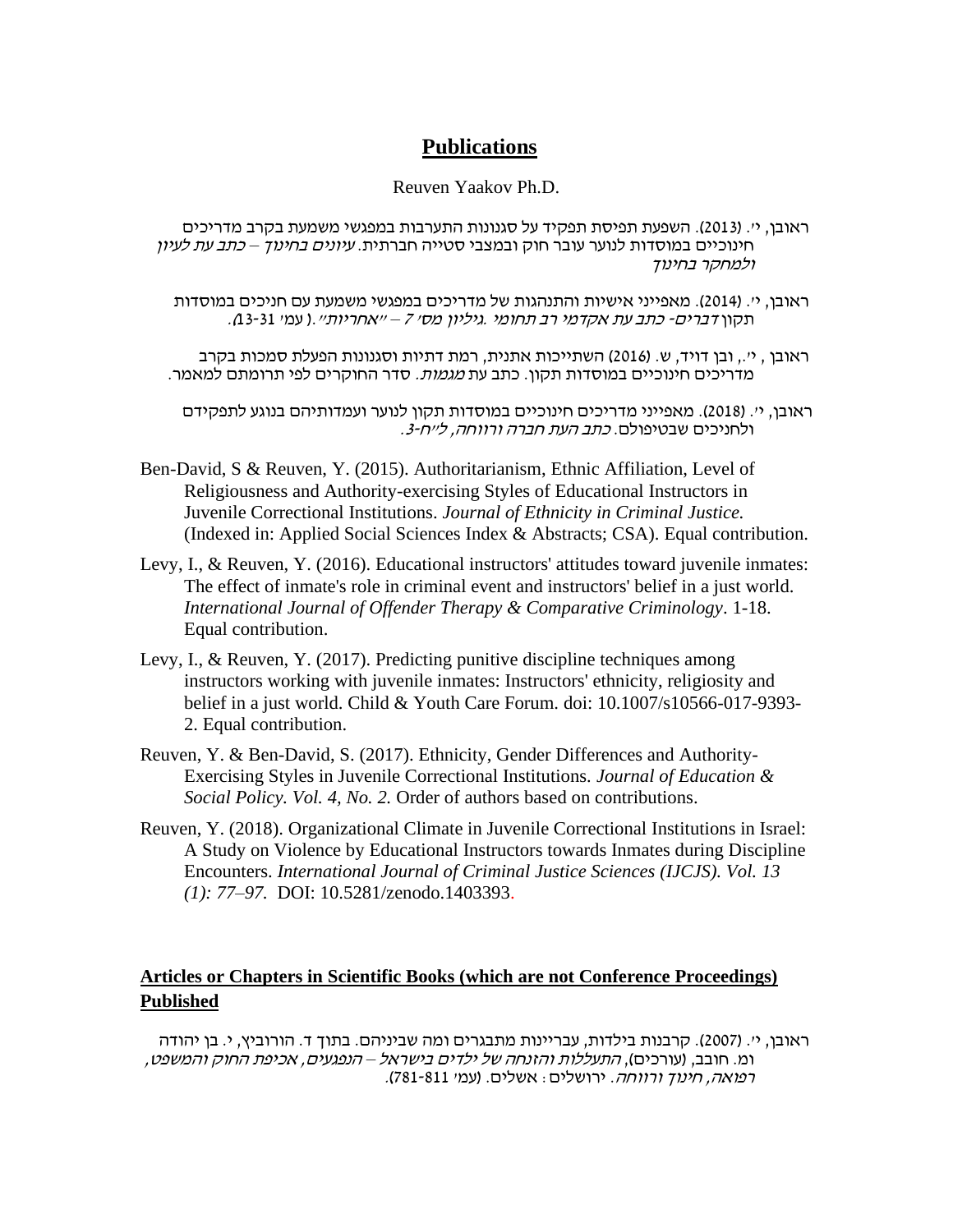- ראובן, י' .(2007). תפיסת ההתערבות של רשות חסות הנוער. בתוך א' כוכבי ססמולין, נ' סמדג'ה, וח' מויאל : *מסע החסות אל הנוער*. ירושלים: הוצאת עינב ענ״ב. (עמ׳ 10-3).
- ראובן, י׳. (2008). תכניות התערבות ממוקדות צוות במוסדות לטיפול סמכותי כופה. בתוך מ׳ חובב, ח' מהל, מ' גולן (עורכים), *מסיכון לסיכוי-התערבויות טיפוליות עם עוברי חוק צעירים ונוער* במצוקה. ירושלים: הוצאת כרמל. (עמי 317-340).
	- ראובן ,י'. )2009(. קוד אתי למחנכים בפנימיות סמכותיות של מתבגרים עוברי חוק ובמצבי סטייה חברתית. בתוך נ*י אלוני (עורך),החינוך וסביבו, לאי* .הוצאת סמינר הקיבוצים. ת״א . (עמ*י* .)195-209
- ראובן, י'. )2015( טיפול מוסדי כופה במתבגרים עוברי חוק ובמצבי סטייה חברתית. בתוך : א' תימור, ס' בן ברוך וא' אלישע: (עורכים) .נוער בבלגן – קטינים עוברי חוק בישראל : דרכי מניעה, אכיפה ושיקום. הוצאת מאגנס, האוניברסיטה העברית, ירושלים. )עמ' 102-125(.
	- ראובן , י׳. ולינקובסקי , אי (2015). הבניית תפיסת ההתערבות של השרות לשיקום נוער בתהליך של למידה מהצלחות- מחקר מעצב בתוך: א׳ תימור , ס׳ , בן ברוך וא׳ אלישע : (עורכים) .*נוער* בבלגן – קטינים עוברי חוק בישראל : דרכי מניעה, אכיפה ושיקום. הוצאת מאגנס, האוניברסיטה העברית, ירושלים. )עמ' 125-152(. סדר הכותבים לפי תרומתם למאמר.
- ראובן , י'. ותורג'מן, ח' )2018(. צעירים בישראל על רצף הסיכון. בתוך: ח', בוני נוח )עורכת(. בוגרים צעירים בישראל. תרומה שווה.
- ראובן, י'. ותורג'מן, ח' )בפרסום(גורמי סיכון בקרב מתבגרים פוגעים מינית ומתבגרים עוברי חוק במוסדות תקון לנוער: מבט השוואתי. בתוך: מ', שחורי ביטון,. י', אבולעפיה ול', צבי, (עורכות). עבריינות מין: מגמות עכשוויות בחקיקה, באכיפה , בהערכה ובטיפול.
- ראובן, י'. וסמסליק- כוכבי ,א' (בפרסום) סוגיות ואתגרים בטיפול קבוצתי בנערים פוגעים מינית במעונות רשות 'חסות הנוער': תיאור מקרה. בתוך: מ', חובב., ס', בן ברוך ו ר', צור (עורכים). היבטים ארגוניים וחוקיים בטיפול בקטינים המעורבים בפלילים.

### **Accepted for Publication**

### **Articles in Conference Proceedings Published**

ראובן, י'. (2005) קרבנות בילדות ועבריינות בני נוער – מחקר מעקב. בתוך י*י* ווזנר (עורך) : *נעורים* בעולם משתנה. תל -אביב: אוניברסיטת ת"א. )עמ' 66-70(. ראובן, יי. (2011). הפנים השונות של אלימות ילדים ונוער- זיהוי ודרכי התמודדות. בתוך די הופמן )עורכת( , "ילד אסור" – אלימות בקרב ילדים צעירים: הבנה , מניעה וטיפול. הוצאת משרד הבריאות, היחידה להדרכת הילד והמשפחה . נהרייה. )עמ' 25-55(.

Reuven, Y (2016). Organizational Climate in Juvenile Correctional Institutions and Violence by Instructors towards inmates during Discipline Encounters. - Third International Conference of SASCV South Asian of Criminology and Victimology.

Reuven, Y. & Yehuda, L. (2017). The influence of personal and cultural characteristics on 'victim blaming' among educational instructors in youth correctional institutions. *Proceedings of the 2017 Tokyo International Conference on Education and Learning, ([1\), 142-162.](https://mail.google.com/mail/u/0/#_ftn1)* Order of authors based on contributions.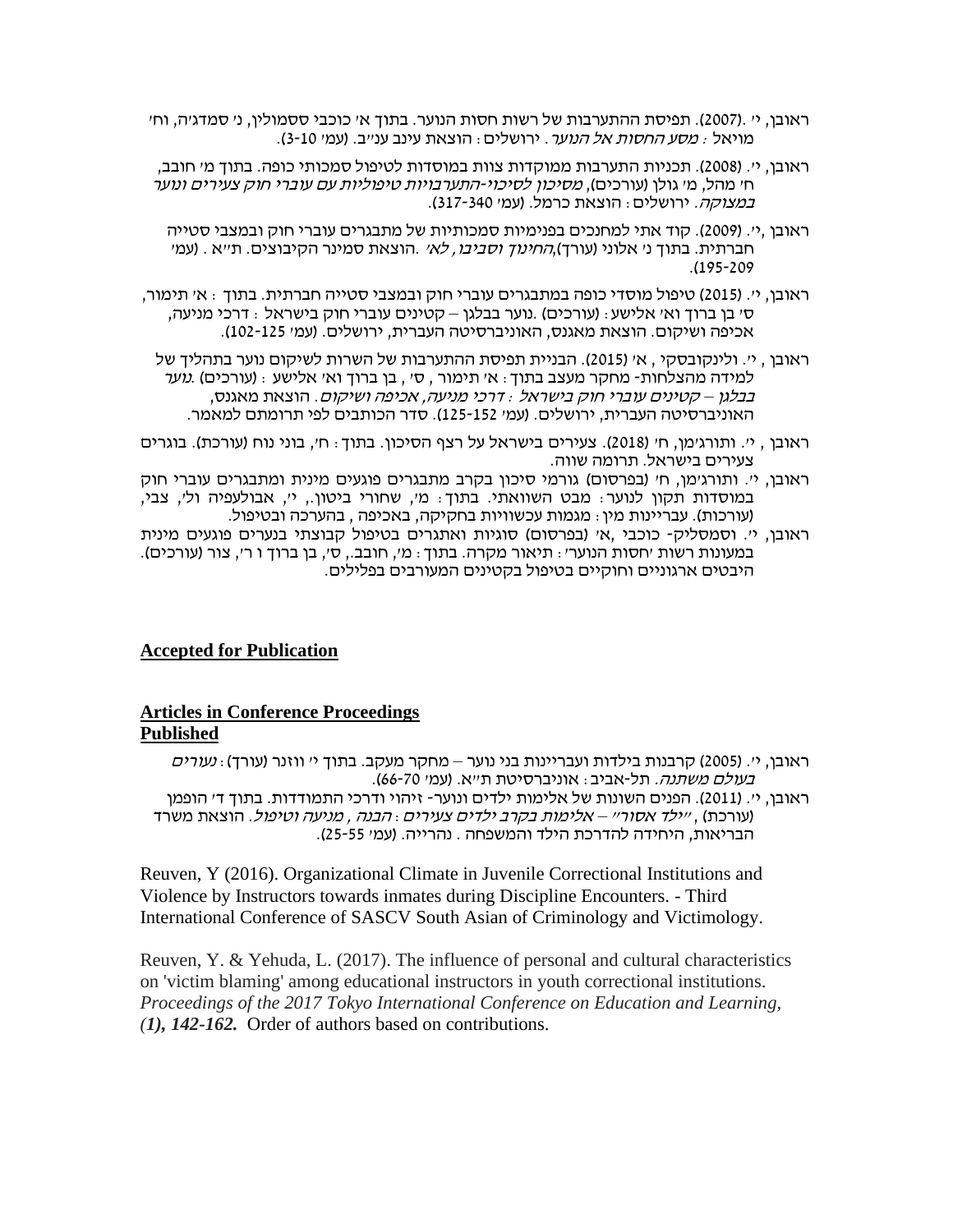### **Other Scientific Publications**

- ראובן, יי, שמש, עי ו כוכבי, אי (2007) . תכנון אלטרנטיבות להרחבת המענים הניתנים על ידי ראשות חסות הנוער. מסמך אסטרטגי עבור הנהלת משרד הרווחה והשירותים החברתיים.
	- ראובן ,י' , מרום- צמח, ת׳ והלבן- אילת, ח׳ (2007) .פיקוח על מסגרות של רשות חסות הנוער לפי שיטת הרף- מדריך למפקחים. ירושלים- הוצאת מאיירס- ג'ויינט- מכון ברוקדייל.
- ראובן, י' ותורג'מן, ח' )2014( " עוצמת השממה" 15 שנות טיפול באמצעות השטח. דו"ח מחקר מסכם – מחקר הערכה של שיטות הטיפול בנוער בסיכון באמצעות יציאה למסעות שטח במידבר )Therapy Wilderness). משרד הרווחה והשירותים החברתיים , אגף נוער צעירים ושירותי תקון, רשות חסות הנוער.
	- ראובן, י' ותורג'מן, ח' (2015) טיפול בצעירים בסיכון ובמצוקה בקהילה. מסמד מדיניות . משרד הרווחה והשירותים החברתיים, אגף בכיר למחקר תכנון והכשרה ואגף תקון – השירות למתבגרים צעירות וצעירים.
- תורג'מן, ח' ו וראובן, י' )2016(, מיפויי מאפייני הזנחת ילדים על ידי משפחותיהם- דוח ביניים ראשון. קרן ילדים ונוער בסיכון. ביטוח לאומי.
	- תורג'מן , ח' וראובן י' ) 2017( גורמי סיכון וחוסן כמנבא הזנחת ילדים על ידי משפחותיהם- דוח ביניים מספר 2. קרן ילדים ונוער בסיכון. ביטוח לאומי.
	- ראובן , י' ותורג'מן, ח' )2017( אוכלוסיית צעירים ומתבגרים על רצף ההתמכרות. מסמך מדיניות משרד הרווחה והשירותים החברתיים. אגף בכיר למחקר תכנון והכשרה ואגף תקון – השירות לטיפול בהתמכרויות.
	- תורג'מן, ח' וראובן י' ) 2018( הערכת תהליכי התערבות לצמצום היקפי וחומרת מצבי ההזנחה של ילדים במשפחותיהם. דוח ביניים מספר 3 . קרן ילדים ונוער בסיכון. ביטוח לאומי.
- תורג'מן, ח' וראובן י' ) 2018( מיפויי מאפייני סיכון של בני נוער ממוצא אתיופי ומשפחותיהם. ) דו"ח . מסכם). קרן ילדים ונוער בסיכון. ביטוח לאומי
- ראובן , י' ותורג'מן, ח' )2018( מיפוי ובניית כלים להערכת תהליכי גמילה מהתמכרות : דוח ביניים ראשון. השירות לטיפול בהתמכרויות, אגף נוער צעירים ושרותי תקון , משרד העבודה , הרווה והשירותים החברתיים.
	- תורג'מן, ח' וראובן י' ) 2020( הזנחת ילדים ומתבגרים על ידי משפחותיהם מהתיאוריה אל הפרקטיקה. דו"ח מחקר מסכם. קרן ילדים ונוער בסיכון. ביטוח לאומי, משרד העבודה , הרווה והשירותים החברתיים.
- תורג'מן, ח' , ראובן י' )2020( . סיכום שנת מכינה תש"פ. קרן ילדים ונוער בסיכון. דו"ח ביניים מס' .1 ביטוח לאומי, משרד העבודה , הרווה והשירותים החברתיים.

#### **Submitted Publications**

- ראובן , י' ותורג'מן ח'. :הבניית מודל התערבות לתוכנית טיפול בשטח מהמעשה לתיאוריה. מגמות. תרומה שווה.
	- ראובן , י' ותורג'מן ח' טיפול באמצעות השטח הערכת תהליך ההתערבות בבני נוער מכורים לסמים. חברה ורווחה. תרומה שווה.
- ראובן , י' ותורג'מן ח'. למי ? כמה ? ואיך סוגיות בנוגע לטיפול באמצעות השטח. צוהר לבית סוהר. תרומה שווה.

#### **Active Participation**

#### **International Conferences**

| Date | Name of<br>Conference                     | Place of<br>Conference | Subject of<br>Lecture/Discussion                                                          | Role |
|------|-------------------------------------------|------------------------|-------------------------------------------------------------------------------------------|------|
| 2013 | The Stockholm<br>Criminology<br>Symposium | Stockholm,<br>Sweden.  | Wilderness Therapy: How<br>and under what conditions<br>does the intervention<br>succeed? |      |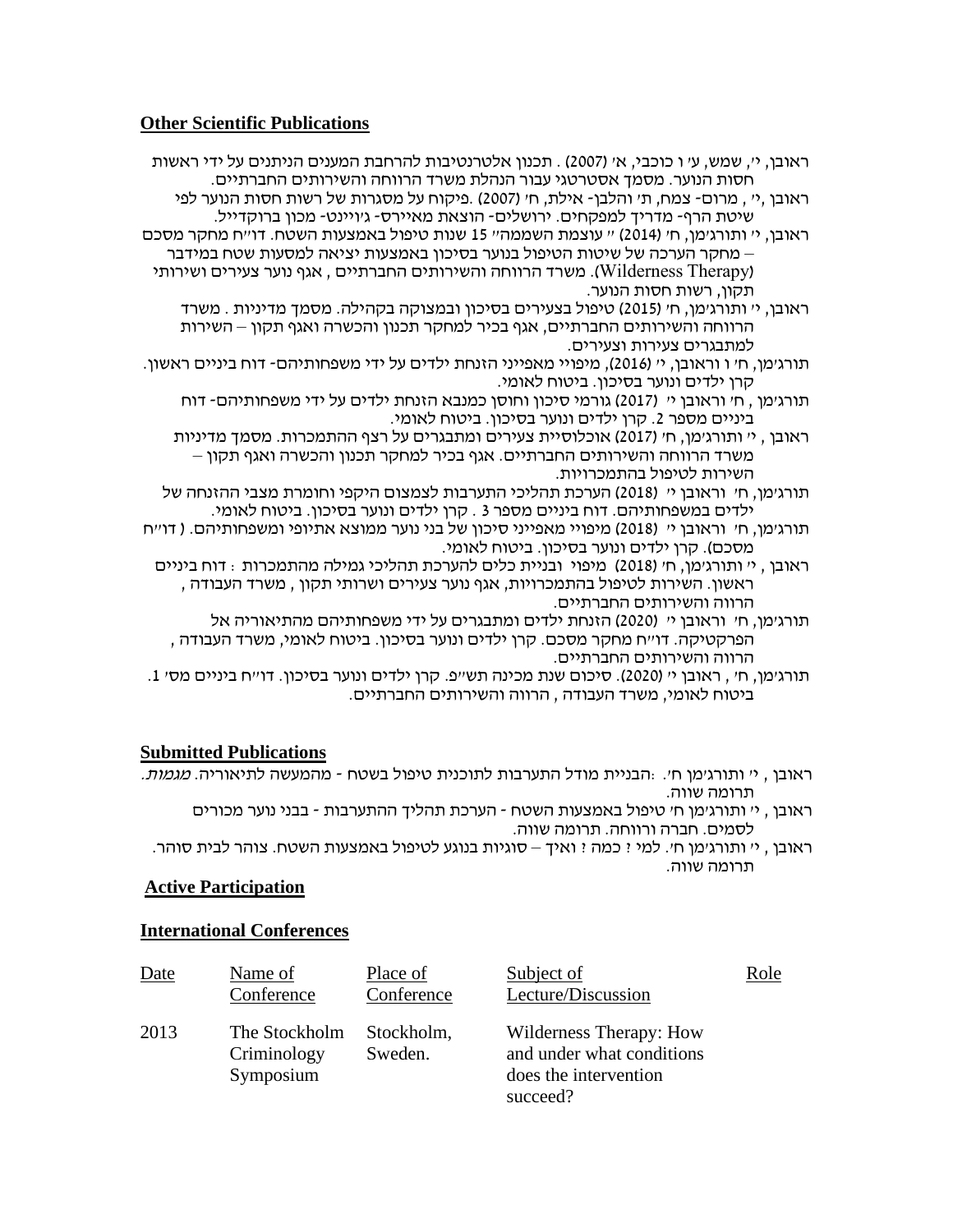| Date | Name of<br>Conference                                                                                                            | Place of<br><b>Conference</b>                      | Subject of<br>Lecture/Discussion                                                                                                                          | Role |
|------|----------------------------------------------------------------------------------------------------------------------------------|----------------------------------------------------|-----------------------------------------------------------------------------------------------------------------------------------------------------------|------|
| 2014 | <b>ICERI2014</b><br>(7th)<br>International<br>Conference of<br>Education,<br>Research and<br>Innovation)                         | Seville, Spain                                     | Authoritarianism, ethnic<br>affiliation, level of<br>religiousness and authority-<br>exercising styles                                                    |      |
| 2015 | Eurocrim 2015,<br>ESC-<br>European<br>Society of<br>Criminology                                                                  | Porto, Portugal                                    | The effect of family structure<br>and the quality of child-<br>parent relationships on<br>juvenile and child<br>delinquency among<br>neglecting families. |      |
| 2016 | The Annual<br>Meeting of the<br>American<br>Society of<br>Criminology<br>(ASC)                                                   | New Orleans,<br><b>USA</b>                         | Majority on Their Sense of<br>Belonging and its Preventive<br>Effect in Terms of<br><b>Recruitment to Terror</b><br>Organizations                         |      |
| 2016 | The Stockholm<br>Criminology<br>Symposiom                                                                                        | Stockhold,<br>Sweden.                              | The gap between child-<br>parent perception of<br>relationship and its effect on<br>juvenile delinquency.                                                 |      |
| 2016 | Third<br>International<br>Conference of,<br><b>SASCV</b> - South<br><b>Asian Society</b><br>of Criminology<br>and<br>Victimology | Goa, India                                         | Organizational Climate in<br><b>Juvenile Correctional</b><br>Institutions and Violence by<br>Instructors towards inmates<br>during Discipline Encounters  |      |
| 2017 | Eurocrim 2017,<br>ESC-<br>European<br>Society of<br>Criminology                                                                  | Wales, United<br>Kingdom,<br>Cardiff<br>University | The quality of parent-child<br>relations and it's effect on the<br>teenager's self efficacy and<br>delinquency among<br>neglecting families               |      |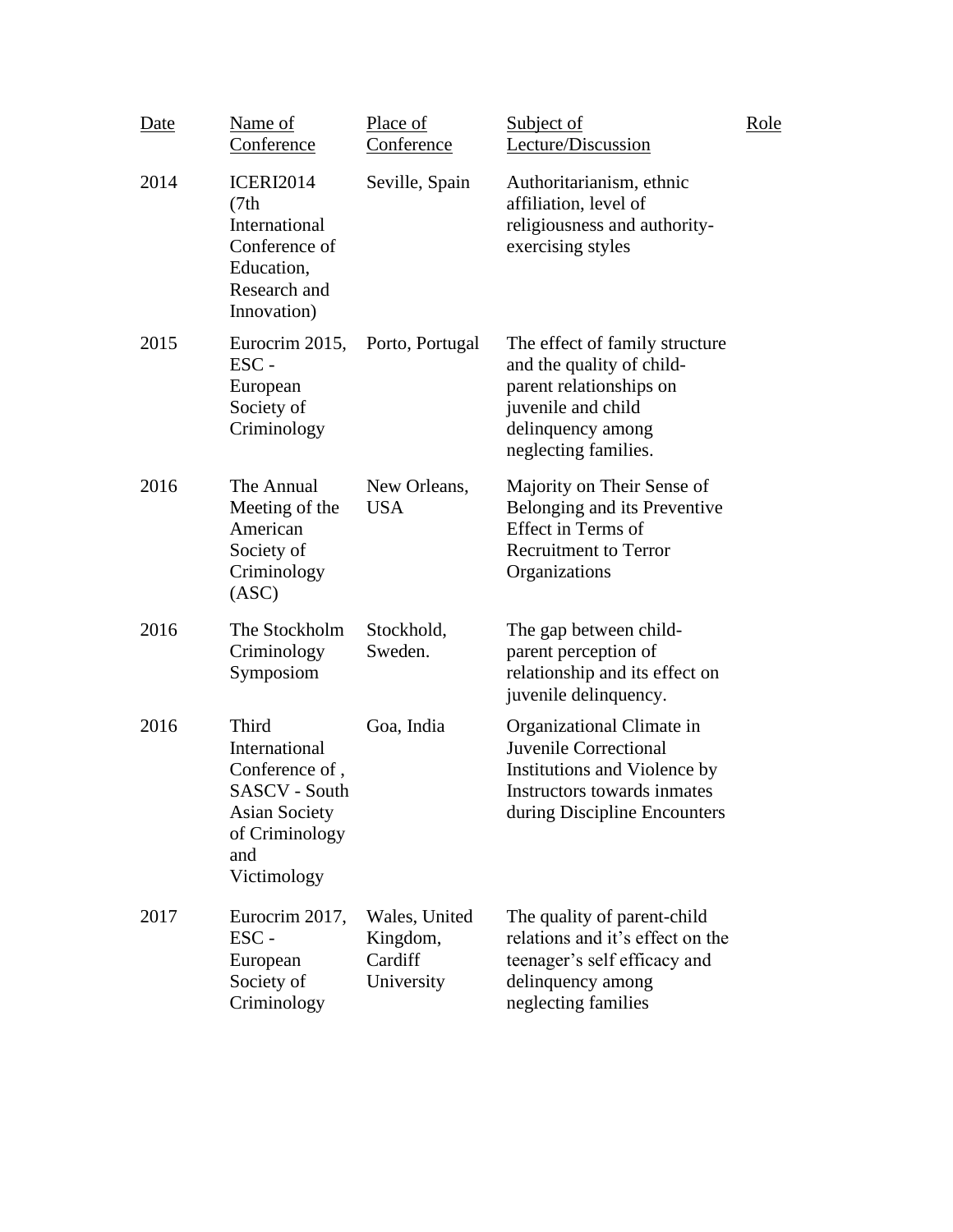| Date | Name of<br>Conference                                                                  | Place of<br>Conference                    | Subject of<br>Lecture/Discussion                                                                                                                                           | Role  |
|------|----------------------------------------------------------------------------------------|-------------------------------------------|----------------------------------------------------------------------------------------------------------------------------------------------------------------------------|-------|
| 2017 | International<br>Conference of<br><b>Education</b> and<br>Learning<br>(ICEL)           | Tokyo, Japan                              | The influence of personal<br>and cultural characteristics<br>on 'victim blaming' among<br>educational instructors in<br>youth correctional<br>institutions.+ chair session | Chair |
| 2018 | 20th<br>International<br>Conference on<br>Criminology,<br>law and Society<br>(ICCLS)   | Singapore                                 | Risk factors and protective<br>factors to delinquency among<br>adolescents from neglecting<br>families; two sides of the<br>coin or independent factors                    |       |
| 2018 | Eurocrim 2018-<br>Annual<br>Conference of<br>the European<br>Society of<br>Criminology | Sarajevo,<br>Bosnia and<br>Herzegovina.   | Types of given freedom and<br>their effect on motivation to<br>terror involvement in the<br>eyes of minority and majority<br>members in Israel.                            |       |
| 2018 | The Annual<br>Meeting of the<br>American<br>Society of<br>Criminology                  | Atlanta<br><b>USA</b>                     | Etiology of Deviance: Drag<br>use and Violent Behavior                                                                                                                     |       |
| 2019 | The Annual<br>Meeting of the<br>American<br>Society of<br>Criminology                  | San Francisco<br>California<br><b>USA</b> | Fear of Dying and Fear of<br>"Losing their Minds" among<br>Women Addicts and<br>Prostitutes                                                                                |       |

# **Local Conferences**

| 2000 | Courts and youth | Haifa<br>University | Forcing authority in treatment                   |
|------|------------------|---------------------|--------------------------------------------------|
| 2001 | The effects of a | Tel Aviv            | Group therapy in youth correctional institutions |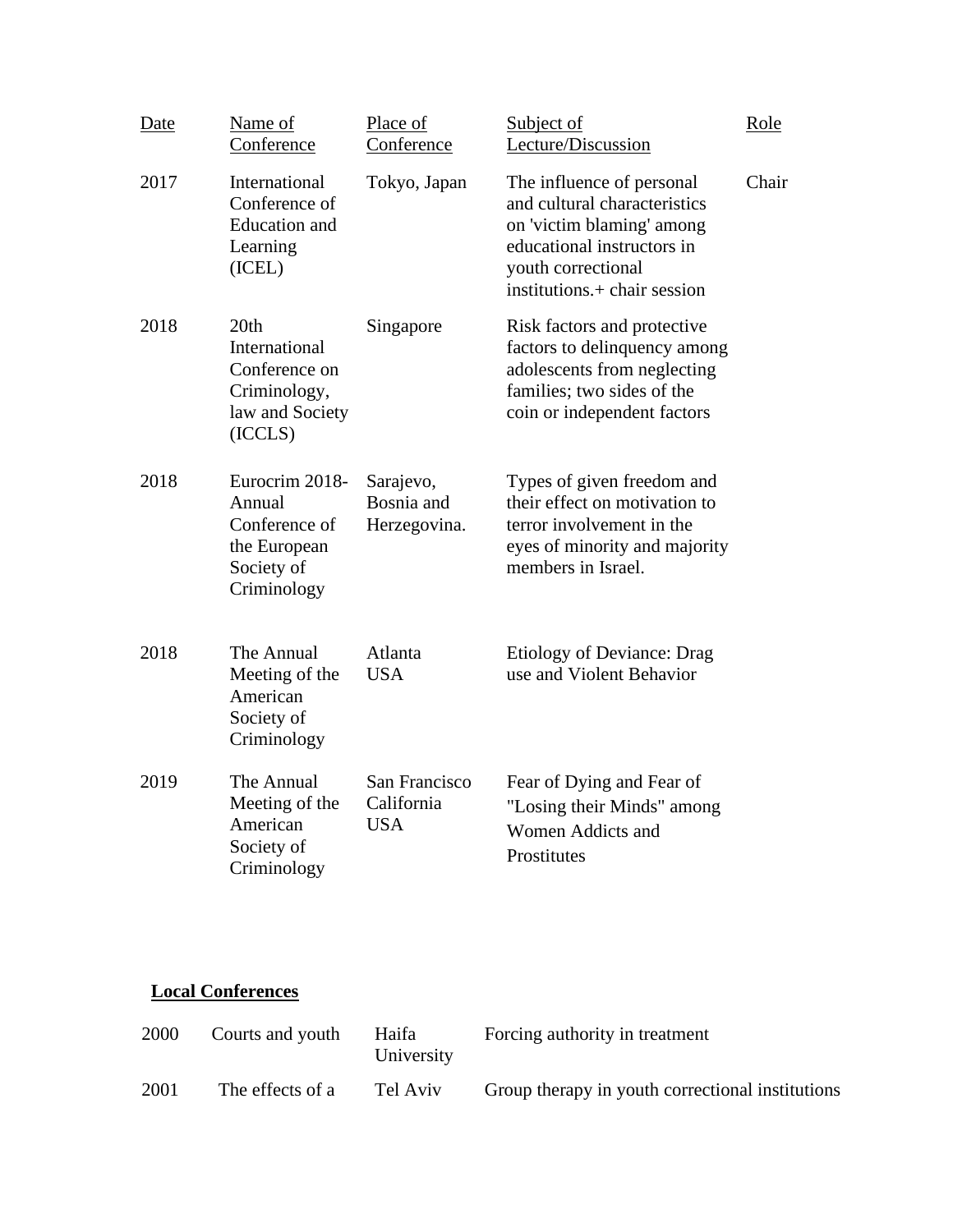|      | groups on the<br>individuals                                                        | University                            |                                                                                                        |
|------|-------------------------------------------------------------------------------------|---------------------------------------|--------------------------------------------------------------------------------------------------------|
| 2004 | Coping with<br>children's<br>authority<br>problems                                  | Tel Aviv<br>University                | The dilemmas in forcing extreme measures in<br>restraining children and youth in boarding<br>schools   |
| 2005 | Youth in a<br>changing world                                                        | Tel Aviv<br>University                | Victims as children, delinquents as youth, and<br>what's between them                                  |
| 2005 | Personal self and<br>professional self                                              | Tel-Hai<br>college                    | personal characteristics of social educators                                                           |
| 2006 | psych diagnosis<br>and prediction of<br>dangerousness                               | Bar Ilan<br>University                | Danger assessment and products of treatments -<br>a model                                              |
| 2007 | 6th international<br>conference of<br>ethics in public<br>administration            | Jerusalem                             | The form and indication of ethics code for the<br><b>YPA</b>                                           |
| 2007 | The multifaceted<br>of Jerusalem<br>youth                                           | Jerusalem                             | Authoritative treatment in youth delinquents and<br>social deviation                                   |
| 2008 | Public defendant                                                                    | Jerusalem                             | The rights of minors during forced                                                                     |
|      | and attorney<br>general                                                             |                                       | out-of-home treatment                                                                                  |
| 2009 | City with no<br>violence                                                            |                                       | coping with violence at school                                                                         |
| 2009 | Children and<br>youth at risk in<br>Israel                                          | Western<br>Galillee<br>College        | Opening lecture, Panel chair                                                                           |
| 2011 | Children and<br>youth violence                                                      | Naharyia<br>mental<br>hospital        | The multifaceted of child and youth violence                                                           |
| 2013 | "From the field<br>to life", practical<br>aspects in field<br>treatment<br>programs | Arava                                 | From practice to theory - presentation of<br>longitudinal study                                        |
| 2014 | Meeting in<br>Education -<br>Multiculturs and                                       | Kay college<br>and Mofet<br>institute | Ethnicity, Religiousness level and authoritaty-<br>excercising styles in youth correctional facilities |